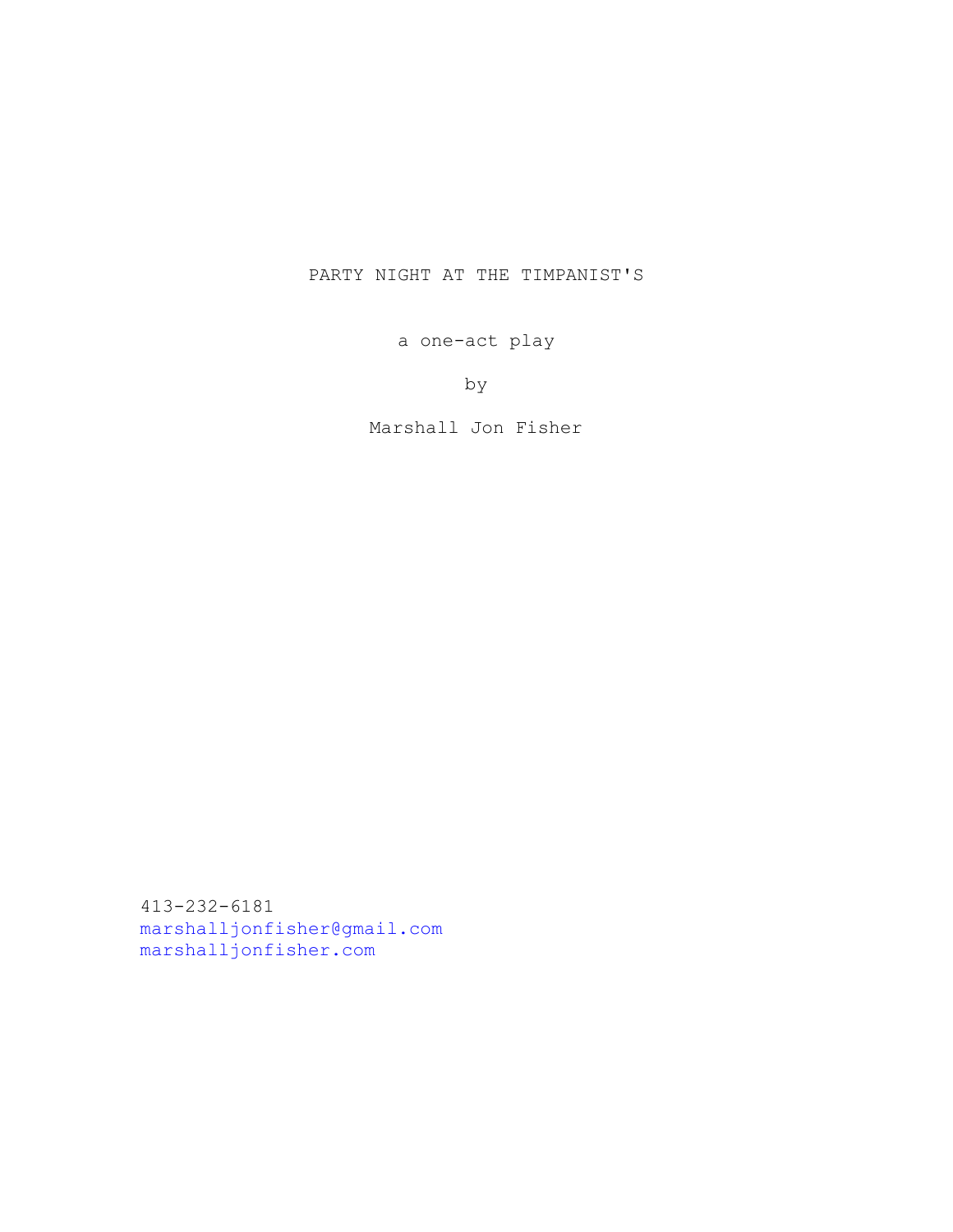PARTY NIGHT AT THE TIMPANIST'S

CHARACTERS

JANEY, fortyish

ED, her husband

OFFSTAGE VOICES of party guests, particularly one WOMAN.

*JANEY and ED in bed, sitting up against their pillows, eyes wide open. From offstage, through the open windows, loud voices from dinner party next door. The voices are there, at least dimly, throughout. But we can never quite make out the words.*

JANEY Well, I guess it's party night at the timpanist's.

ED

At the what?

JANEY The timpanist's. Our new neighbor. He's a timpanist.

ED

He's a what?

## JANEY

A timpanist. I told you. Linda—you know Linda Marini, she always has season tickets to Tanglewood—she told me he's the timpanist for the BSO.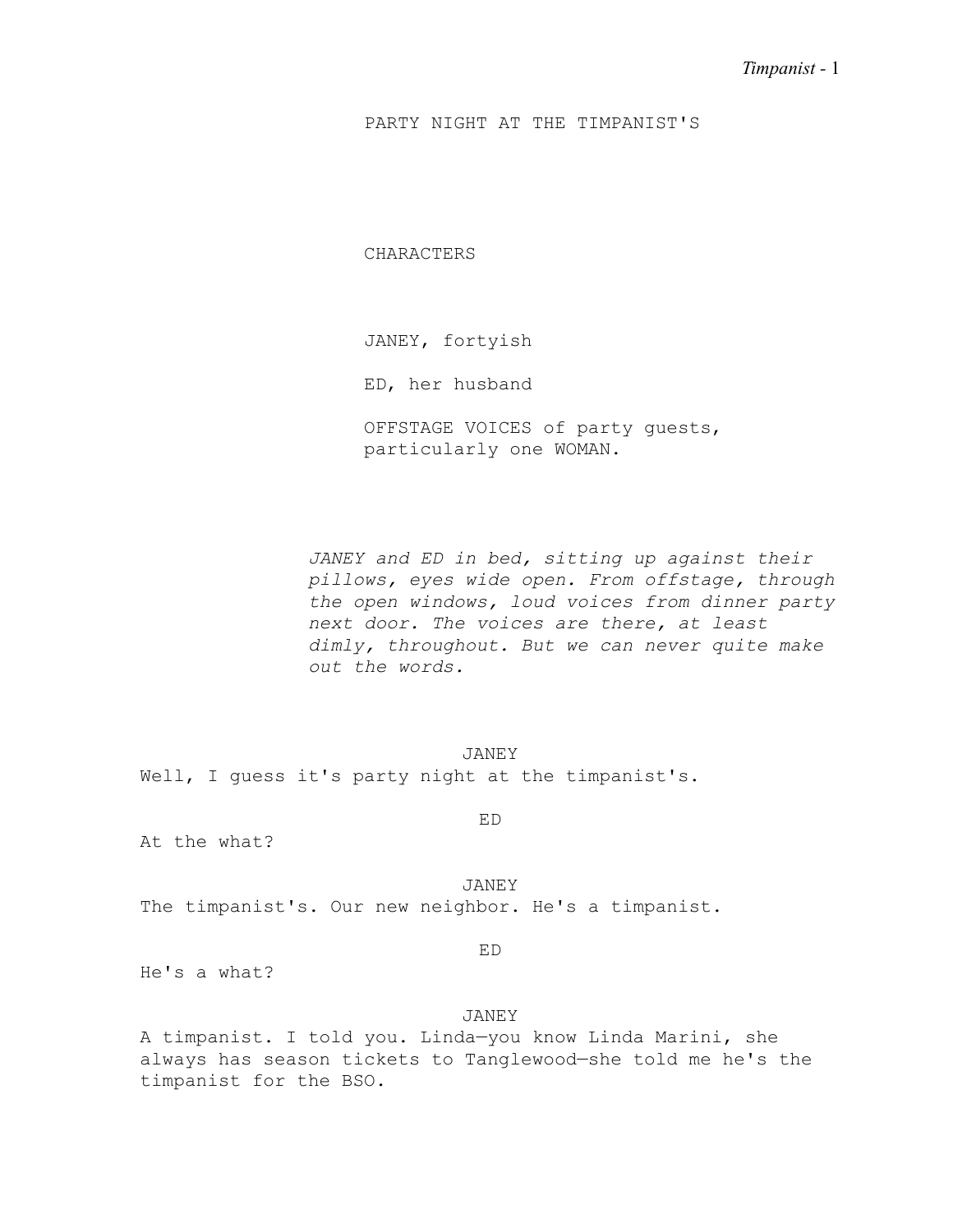ED

What's a timpanist?

JANEY I told you. I looked it up. He plays the drums.

ED Yeah, I know. But what's a frickin timpanist? If it's a drum, call it a frickin drum. Pardon my French.

> *(WOMAN's voice rises above rest, telling a loud and unintelligible anecdote.)*

> > ED

Now who is *that*?

JANEY A friend, I guess. Linda said he's single.

ED

That's some windpipe she's got on her. Wonder what instrument she plays?

JANEY Maybe she sings in the opera. She sounds kind of dramatic.

ED

*Prima donna!*

JANEY Where'd you come up with that one?

ED

I don't know.

*(WOMAN's story ends in raucous laughter from party.)*

JANEY

I was kind of excited, you know, to have a BSO musician living right next door. In the summer, anyway. Classy.

ED

Yeah, classy. As if we'd ever get invited over there. To whatever the heck is going on over there right now.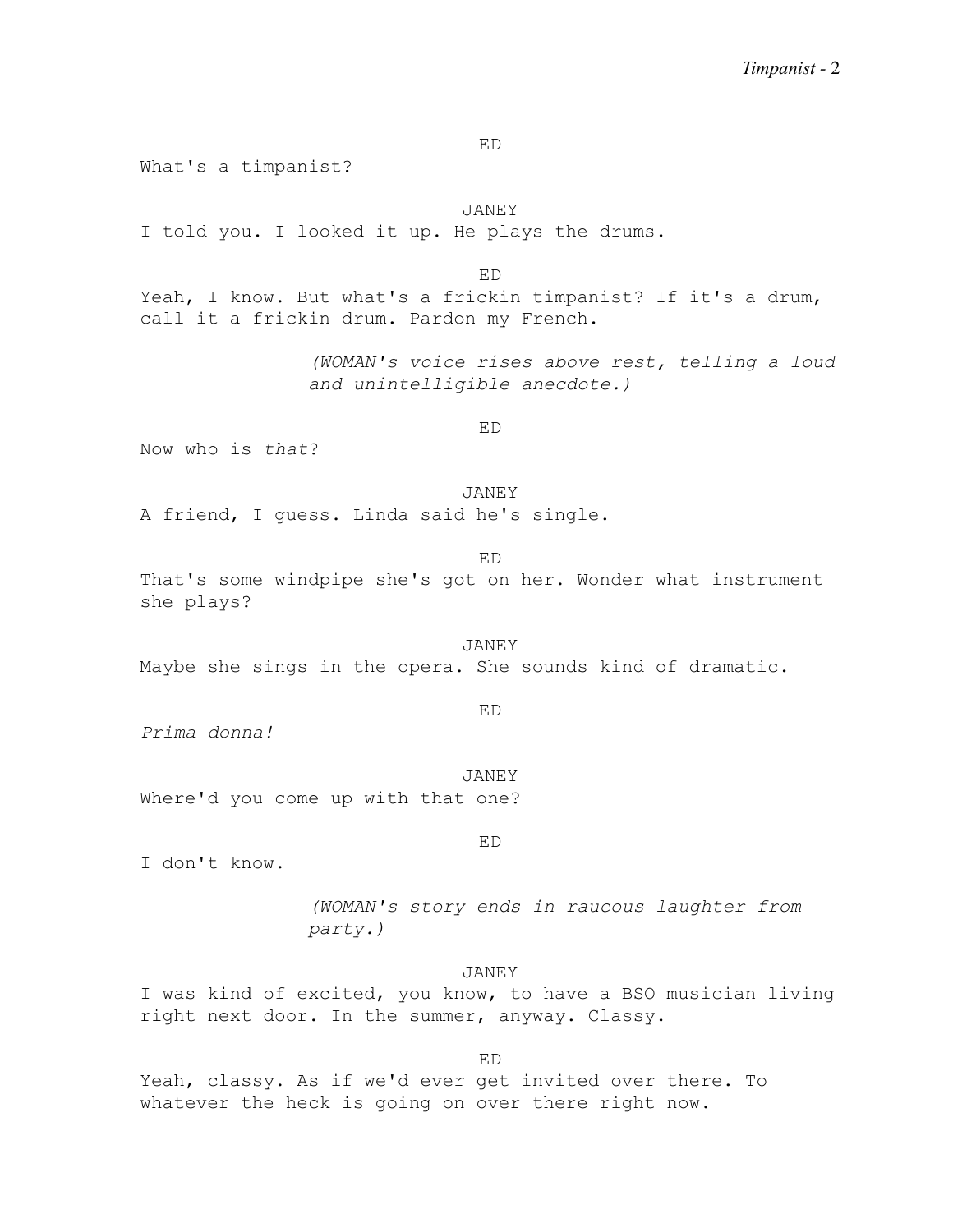JANEY I'd call it a dinner party.

ED It's midnight. And when did you ever enjoy dinner that much? JANEY We had dinner parties, if you remember. Nice ones. We had fun. ED Not on a Tuesday night at midnight. How am I going to get up and work tomorrow? I gotta get up at 6am. JANEY You're telling me. I gotta get the kids to camp and get to work myself. ED I know, kid. You got a lot on your plate. JANEY I'm never rested enough. ED I know. JANEY If I could get enough sleep... ED I understand. *(Sound of motorcycle starting up, and voices outside.)* ED Jesus, is that a motorcycle? JANEY Either that or he makes a hell of a cappuccino.

ED

What kind of freaking classical musician rides a Harley?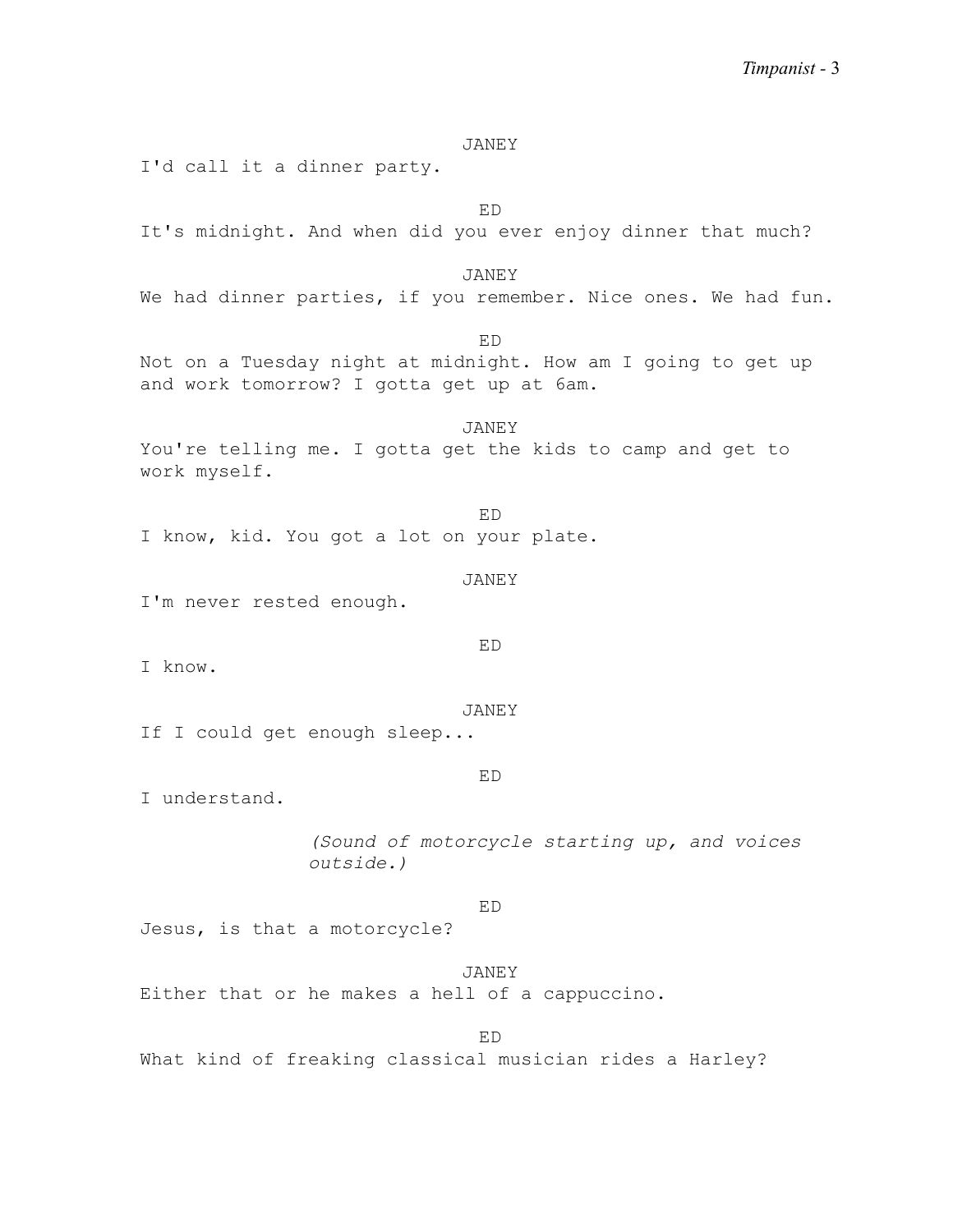I don't know if it's a Harley, but I did see the motorcycle in his driveway. And Linda says that in professional orchestras the timpanist is always the bad boy.

ED

The bad boy.

JANEY

You know, the renegade. The James Dean, the rebel without a cause.

ED

The rebel in a monkey suit with his big fuzzy drum stick.

JANEY

The bad boy, the one the woman always goes for, even though he's all wrong for her.

ED

I always thought that was horse-sheep. Why do they always go for the jerk, when there's a good hard-working man waiting for them?

## JANEY

That's cause you're the good hard-working man.

ED

Damn right. I've been on my knees or back sweating pipes since I turned eighteen.

### JANEY

And you got the girl.

## ED

Damn straight, kid. So I don't get all those movies where the lady turns her back on the good man who loves her and goes off with the lazy "bad boy." It's just a dumb cliché.

*(Motorcycle engine revs up.)*

## JANEY

I always wanted to ride a motorcycle.

*(Motorcycle takes off down the road and comes back. More voices. Then up and down road again.)*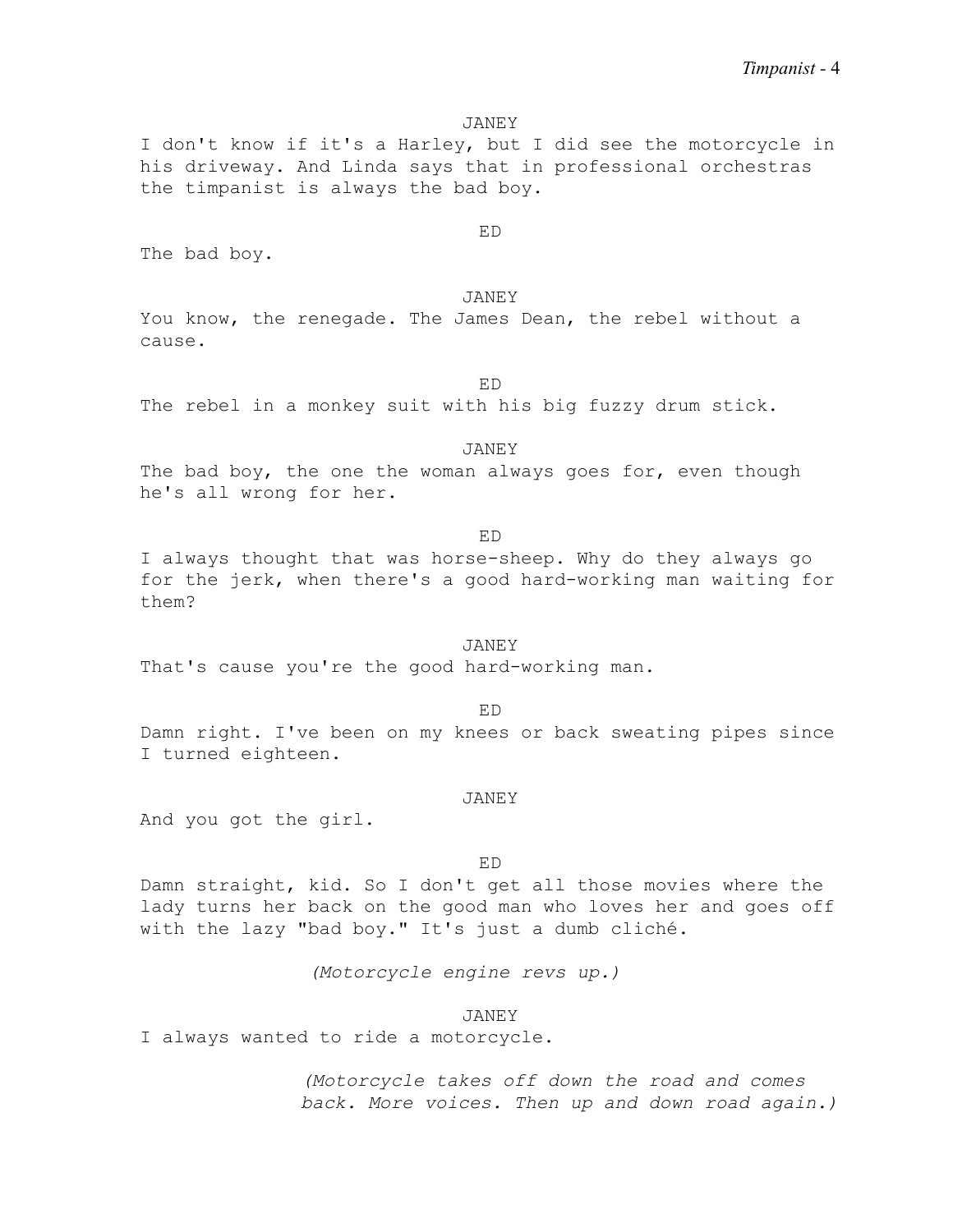ED

That's it. I'm calling Billy.

JANEY

You are not calling the chief of police over a dinner party.

ED

Dinner party? It's the frickin Motocross! It's disturbing the peace!

### JANEY

Come on, Eddie. Listen, they're done with the bike, they're going back inside. It's a dinner party. Let's give them a break this time.

## ED

*(Sighs)*

Pardon my French, but I'm sick of taking horse-spit from these summer people.

## JANEY

What do you take from the summer people but their money? You make half your income during the summer.

#### ED

What do I take? I take "Please come quick, the toilet won't shut off" from that Lenoxdale witch at 10pm. I take "We have no hot water! Please come quick!" at 9pm.

#### JANEY

I remember that one. So you drive over, push a fuse, and come home with sixty bucks. What's so terrible about that?

## ED

I gotta miss two innings of the Sox cause they don't know to check for a blown fuse?

## JANEY

You charge them twice as much as you do the year-rounders.

ED

They expect it. They'd be disappointed if it was too cheap. Then they'd feel like they should've been able to do it themselves.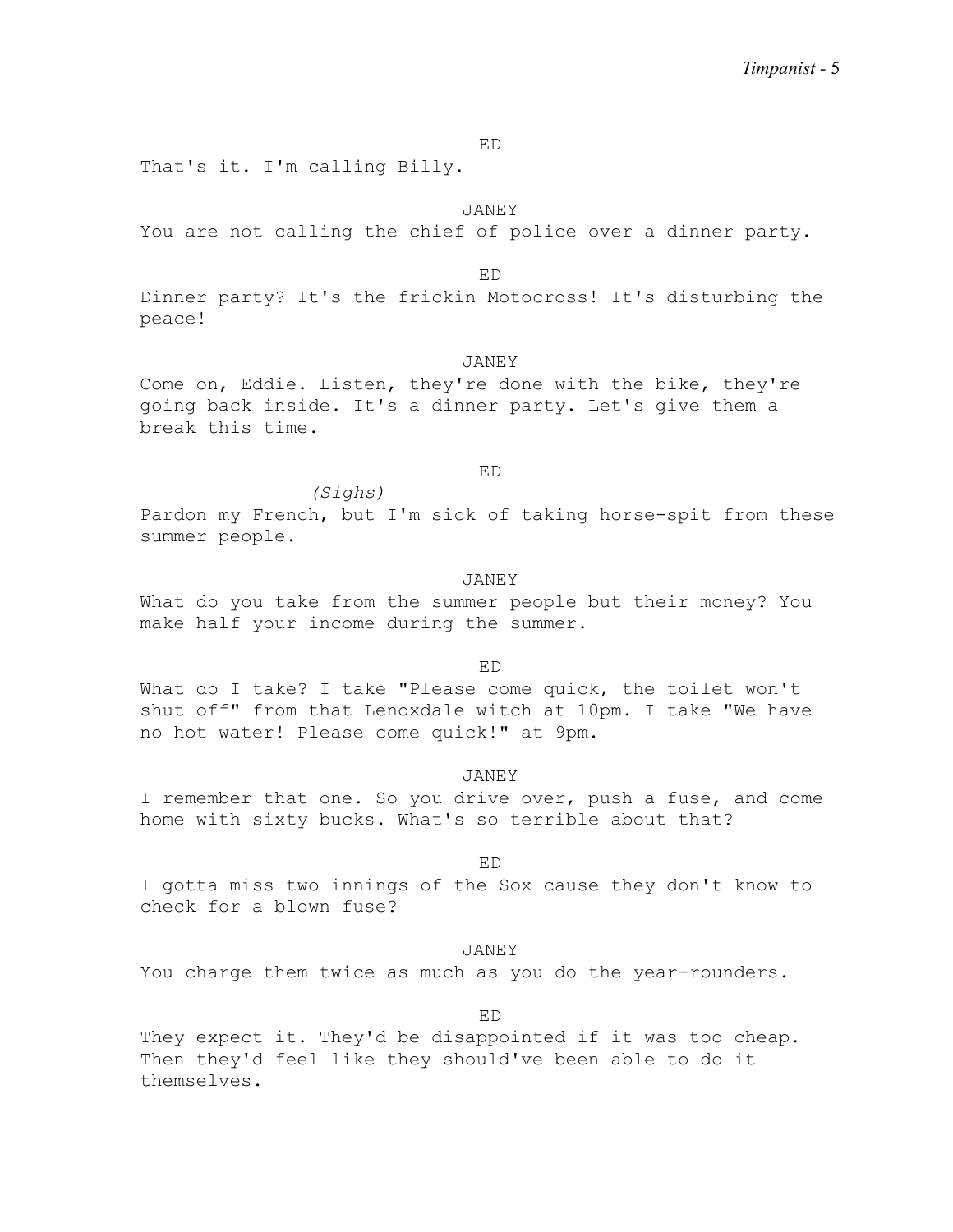You're a real humanitarian.

ED

Aah, these summer people drive me nuts. Clogging the roads driving fifteen miles an hour in their middle-age-crisis sports cars, wandering around on the sidewalks looking in on the shops like they're in a museum or something. You remember that time we're in town with the kids, just going out for burgers—

## JANEY

Yeah, I know.

ED

—and that couple stops us on the sidewalk. She's in one of those fancy summer dresses and he's wearing a Panama sun hat or something—

### JANEY

I know.

ED

—and I think they just need directions to Lenox or something. Canyon Ranch, probably. But no. He asks if they can *take our picture*!

#### JANEY

I remember, Ed.

ED Like we're frickin' Amish or something.

#### JANEY

Ahmish.

Wha?

JANEY It's pronounced Ahmish. Not Aymish.

ED Whatever. Like they're in a museum of country folk and we're the actors in an exhibit.

## ED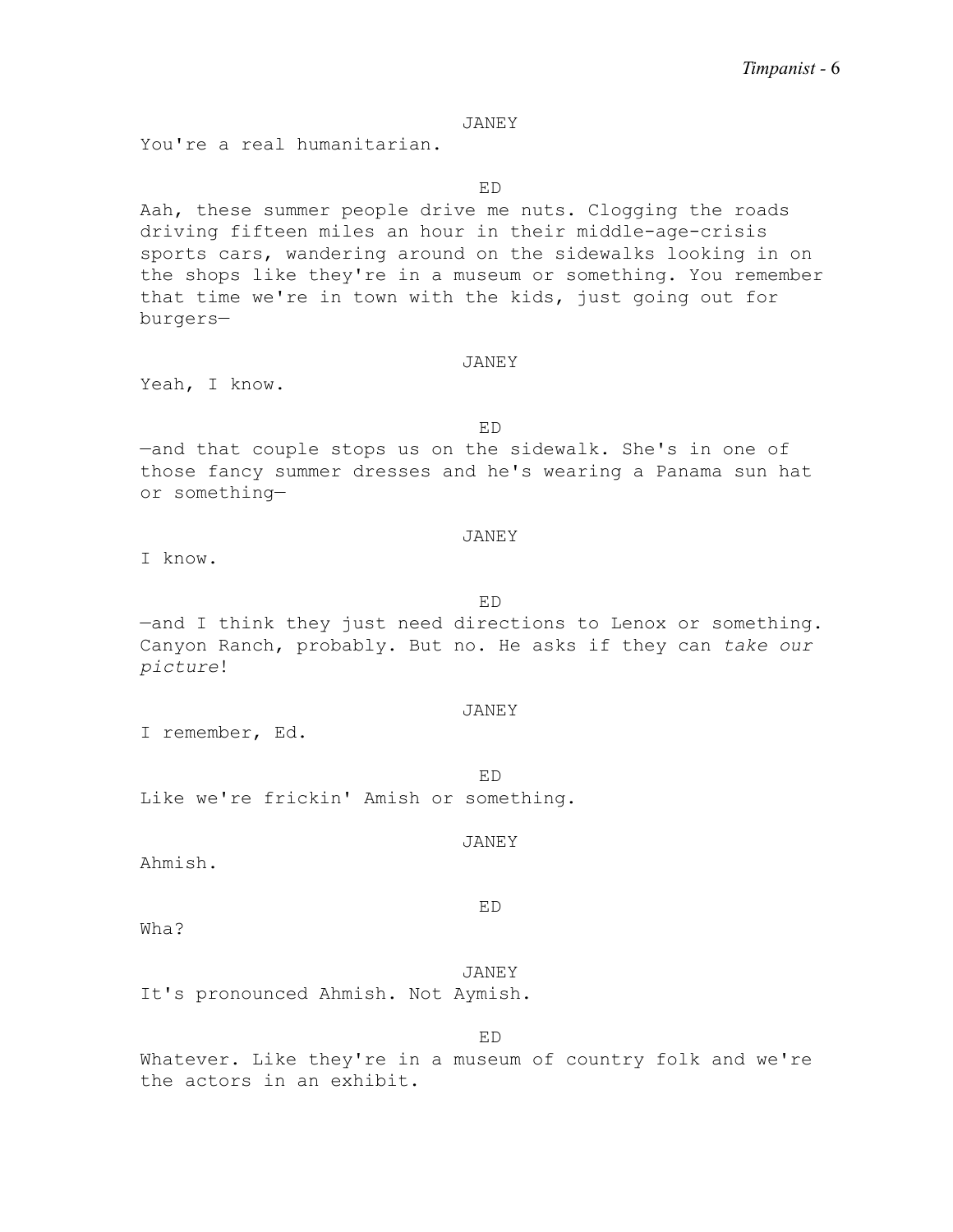Yes, well I believe you disabused them of that notion.

Disabused them?

JANEY

ED

ED

Of that notion. It's an expression. Amongst educated people. They use it all the time in movies.

I don't think I abused them, but on the other hand I wasn't exactly aiming to do the opposite.

JANEY It means you, uh, cleared up their mistaken idea.

ED

What's that got to with abusing? Or the opposite of abusing?

## JANEY

I don't know. Anyway, I think you changed his mind about photographing us.

### ED

Yeah, we probably won't see them around town again. You think I'm hurting the local economy?

JANEY

We do rely on the summer people. Economically. And some of them are nice. You like the Martins down the road.

#### ED

Yeah, the Martins are good people.

## JANEY

They're very nice. You particularly like Lorie Martin, I think.

#### ED

What do you mean by that?

### JANEY

She's very attractive. And I have rarely known you to snake a pipe for free.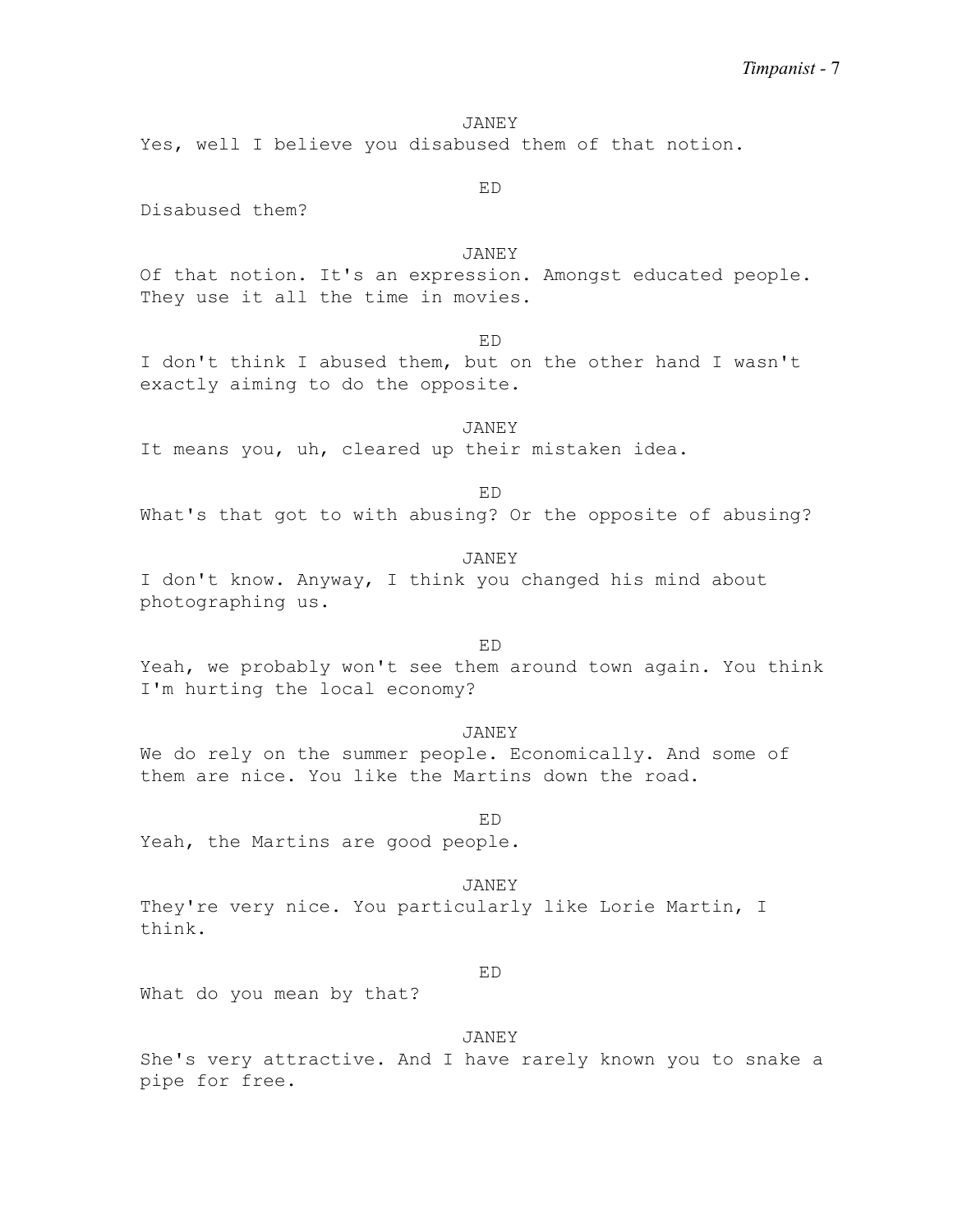ED

Oh, come on. They're our neighbors. And it took me all of five minutes.

JANEY She's pretty sexy, don't you think?

ED

You said it, not me.

JANEY

You thought it. (Pause.) Look, Ed, I know it's been a long time. But I'm tired. I'm always tired. What with the kids, and cleaning houses all day.

ED

It's all right, kid. It's the summer.

## JANEY

I'm tired all summer.

ED

Things'll quiet down after Labor Day. Get the kids back in school, no more trophy homes to clean.

## JANEY

I'll get back my sexy.

#### ED

Sure you will.

JANEY Did you ever, uh, snake Lorie Martin's pipe? You know?

## ED

Jesus, Janey. No, I did not. I wouldn't do that. And I'll tell you, I could not swear in court that I am certain that she did not necessarily encourage me in that direction.

#### JANEY

I thought as much.

## ED

But I wouldn't do that. You can abuse yourself regarding that.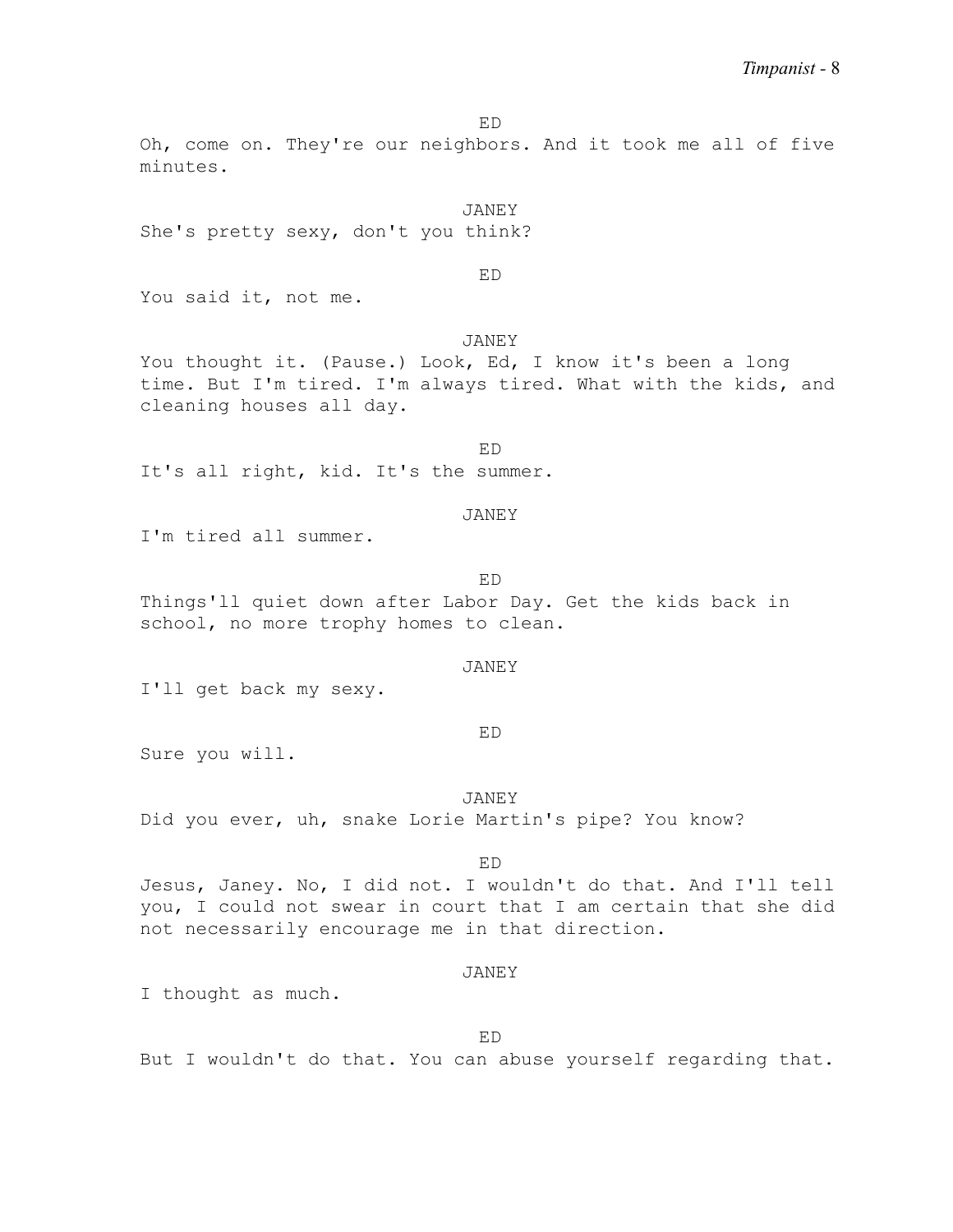# *Timpanist -* 9

| <b>JANEY</b>                                                                                                                                                                                                                 |
|------------------------------------------------------------------------------------------------------------------------------------------------------------------------------------------------------------------------------|
| Disabuse.                                                                                                                                                                                                                    |
|                                                                                                                                                                                                                              |
| ED<br>Disabuse.                                                                                                                                                                                                              |
|                                                                                                                                                                                                                              |
| JANEY                                                                                                                                                                                                                        |
| Of that notion.                                                                                                                                                                                                              |
|                                                                                                                                                                                                                              |
| ED                                                                                                                                                                                                                           |
| Whatever.                                                                                                                                                                                                                    |
| (Party picks up. WOMAN'S voice rises in another<br>monologue. Then she sings a few lines of opera,<br>in a well trained but intentionally exaggerated<br>vibrato. Ends in more uproarious laughter, hers<br>loudest of all.) |
| JANEY                                                                                                                                                                                                                        |
| I can't even hang the laundry anymore.                                                                                                                                                                                       |
|                                                                                                                                                                                                                              |
| ED                                                                                                                                                                                                                           |
| What do you mean? Why not?                                                                                                                                                                                                   |
| JANEY                                                                                                                                                                                                                        |
| Because he's right there.                                                                                                                                                                                                    |
|                                                                                                                                                                                                                              |
| ED<br>So what? And anyway, you can't see through the trees.                                                                                                                                                                  |
| JANEY                                                                                                                                                                                                                        |
| Believe me, you can see through the trees. If I can see his                                                                                                                                                                  |
| bedroom, he can see my bedroom. I have to keep the blinds down                                                                                                                                                               |
| all the time now. And I can't hang the laundry.                                                                                                                                                                              |

ED What are you talking about? Why can't you hang the laundry? You're ashamed of our clothes?

JANEY I don't want him seeing our underwear.

You're worried that the timpanist will know that we wear underwear?

ED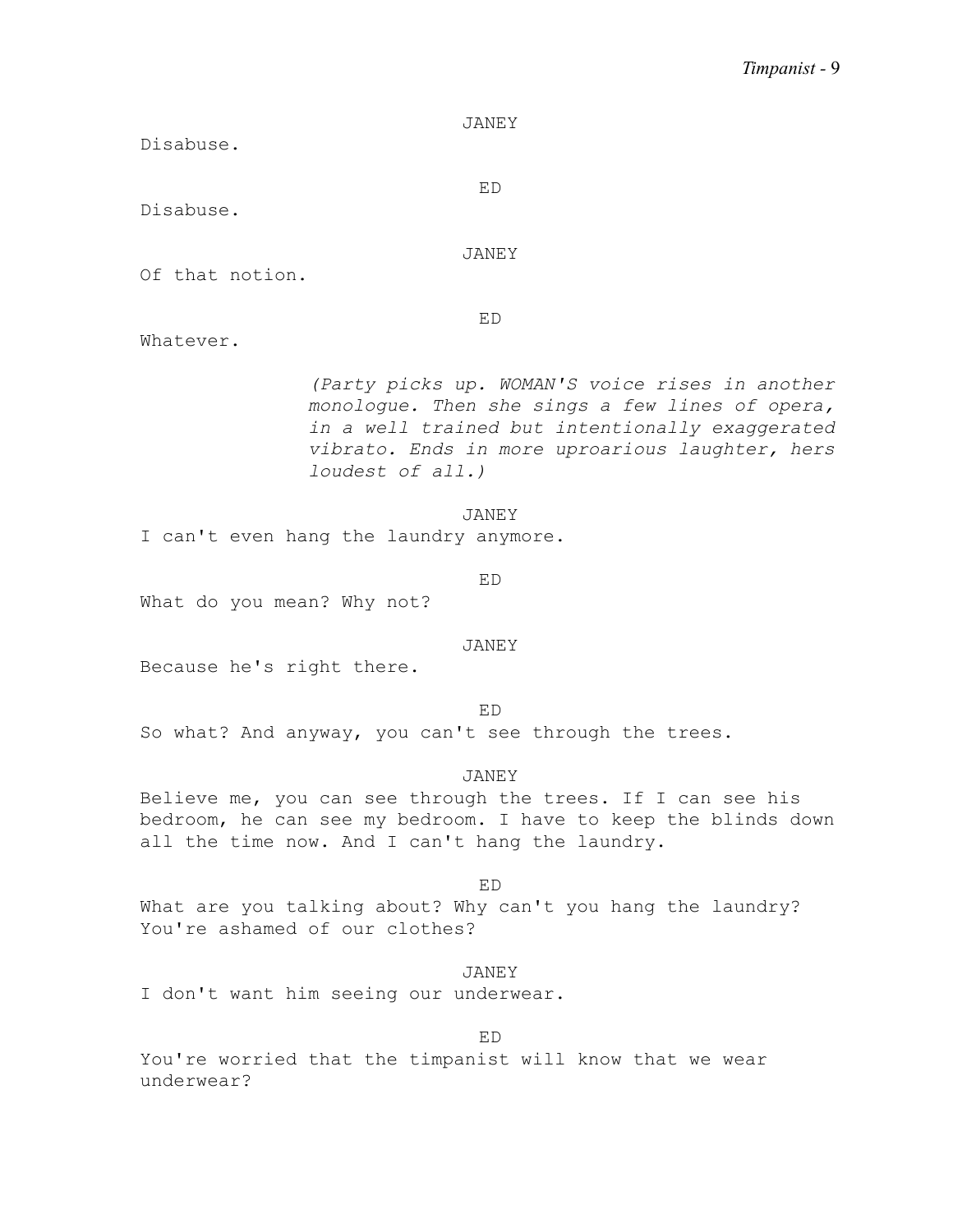I don't want him seeing my panties.

ED

You don't want him to know you wear panties?

JANEY

Don't be stupid. I don't want him thinking specifically about my panties.

ED

Specifically. So now we have to pay for extra propane and exhorbitate global warming in order to dry our clothes indoors in the hot summer.

> *(Hysterical laughter next door, mostly from WOMAN.)*

> > ED

Hey, can you really see through the trees? *(He gets out of bed and peers through the window*.)

Harder to see than you said. They're out on the deck, though. A lot of movement. Yeah, there she is, that must be her. Hey, Jesus...

#### JANEY

What? What?

### ED

They got no clothes on!

*(JANEY jumps out of bed and to the window, looks hard for a few seconds. Then looks at him.)*

ED

Boy, that sure got you moving. Hey, you keep saying you need to get more exercise.

*(They return to bed.)*

ED

What is "Tanglewood" anyway?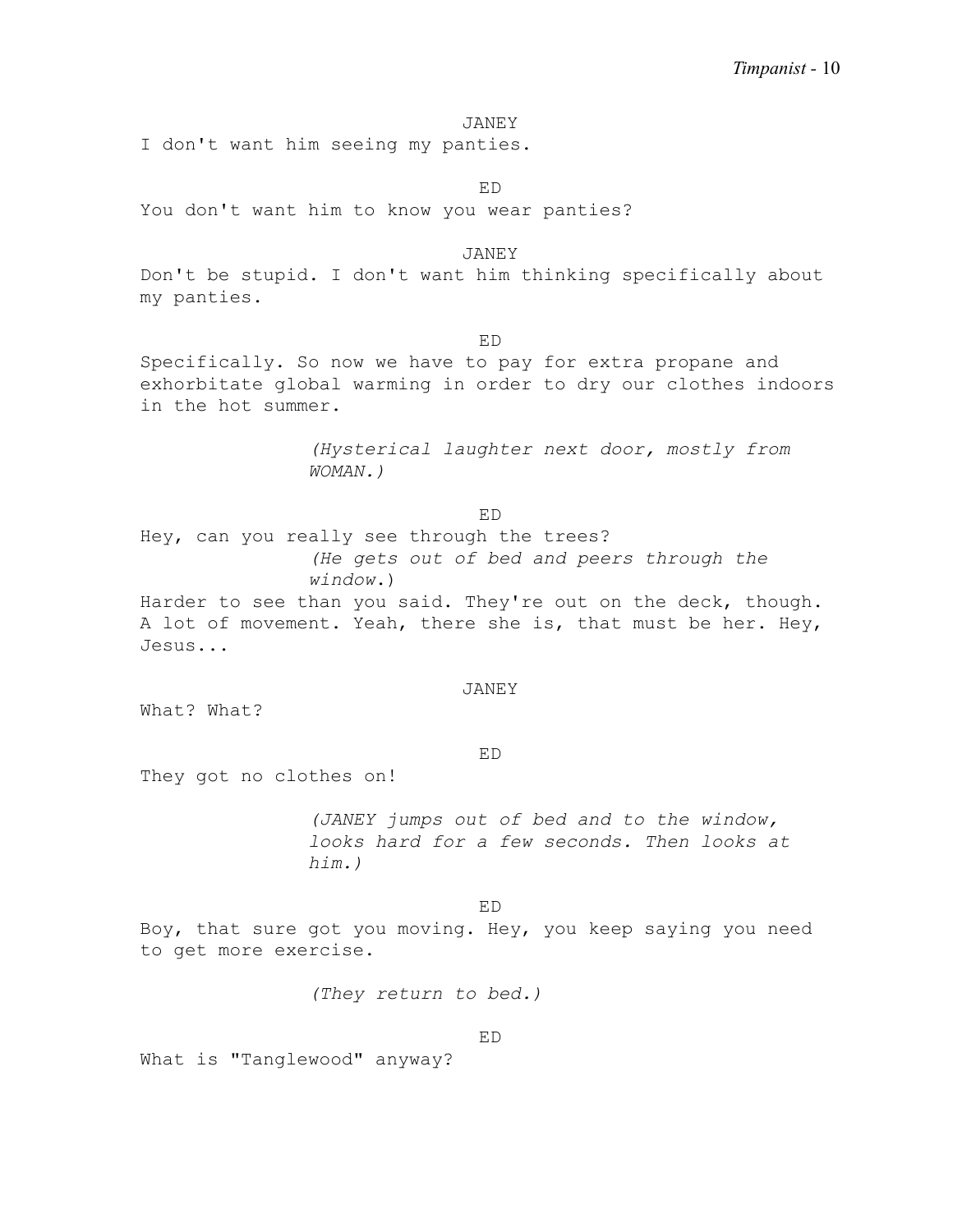You know Tanglewood, it's right over the mountain, where they have the music—

ED

No, I know what Tanglewood is. I grew up working the parking lots there every summer. But why "Tanglewood"? What the hell does that mean? I know it was some fancy home, and those kind of people like to name their estates... but why a tangle? What's frickin tangly about the woods? And if the woods are tangly, then *all* woods are tangly. Not just their woods. So it should just be called Wood. Tanglewood. What kind of bullspit name is that? Pardon my French.

## JANEY

ED

That's not "French."

I know, Janey, it's an expression. Like "disabused of that notion." "Pardon my French." It means—

## JANEY

I know what it means. It means pardon my cursing. But "frickin" isn't even cursing. So it's not "French." Neither is "witch," 'horse-sheep"—which doesn't even make sense—or "bullspit." You've already watered down your language to protect my delicate ears. So you don't have to pardon your fat fucking French!

Jeez. Sorry, kid.

JANEY

ED

Hmmph.

*(Pause.)*

ED Hey, what do you mean you can see his bedroom?

#### JANEY

Come on.

*(WOMAN back to her monologue, but although it sounded cheerful enough at first, with encouraging laughter in background, her*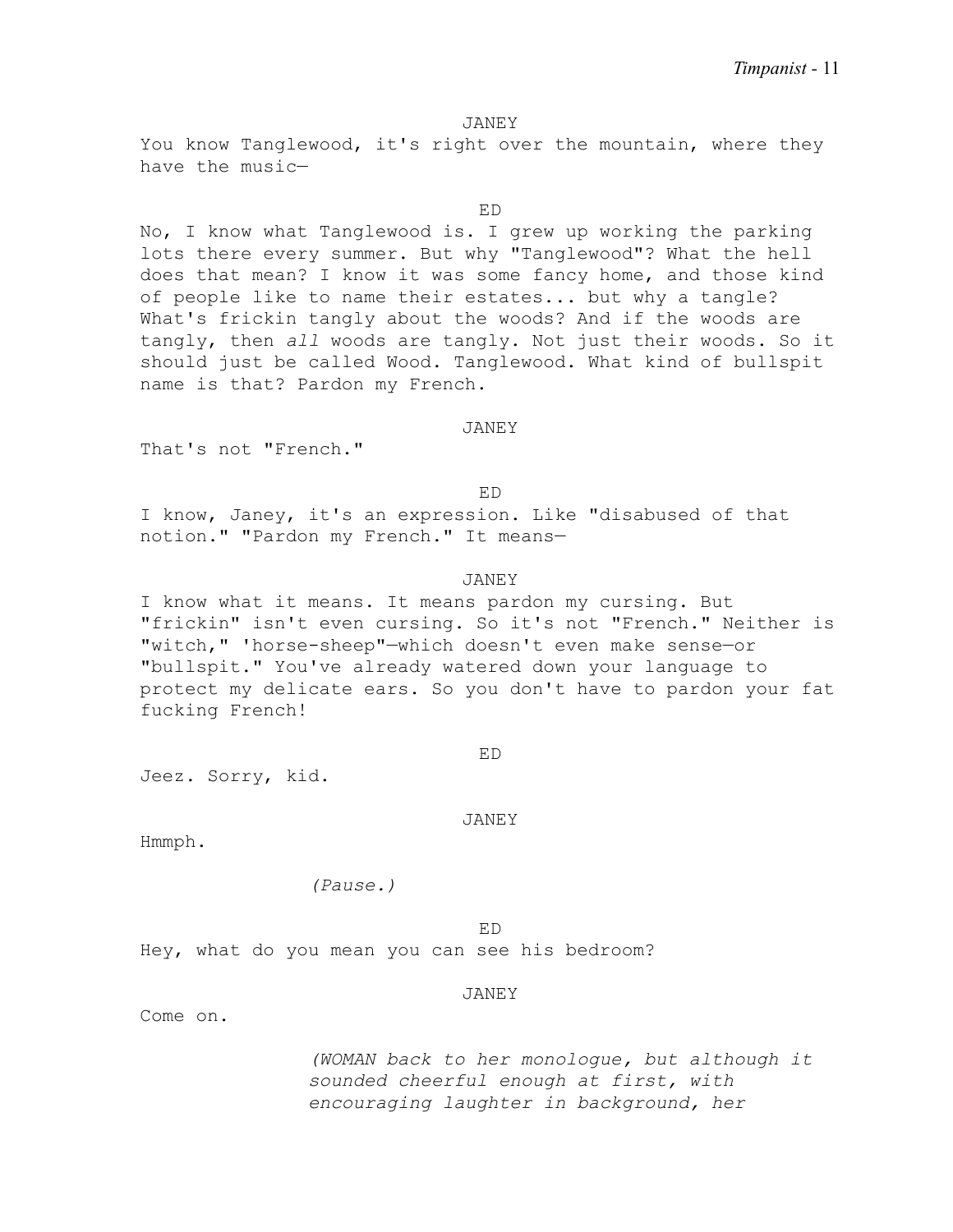*unintelligible voice falls into a more serious tone, the unseen audience grows silent, and her oration dissolves into sobs.)* ED Jeez. JANEY Glad we weren't invited after all. ED Anyone for Scrabble? Clue? Some more Don Perry Non? JANEY I think she had enough. ED Yeah, she'll be all right. The timpanist'll take her screaming up Mt. Greylock on his Harley at 3am. JANEY I guess. ED Hey, we had some good times, though, didn't we kid? JANEY Oh, sure we did. *(They join hands, still lying on their backs, eyes getting sleepy.)* ED You remember that hot night, camping out on the Cape? JANEY Sure. ED Or that fleabag motel, way up in Maine? JANEY Oh my God, that bed. ED Then came the kids.